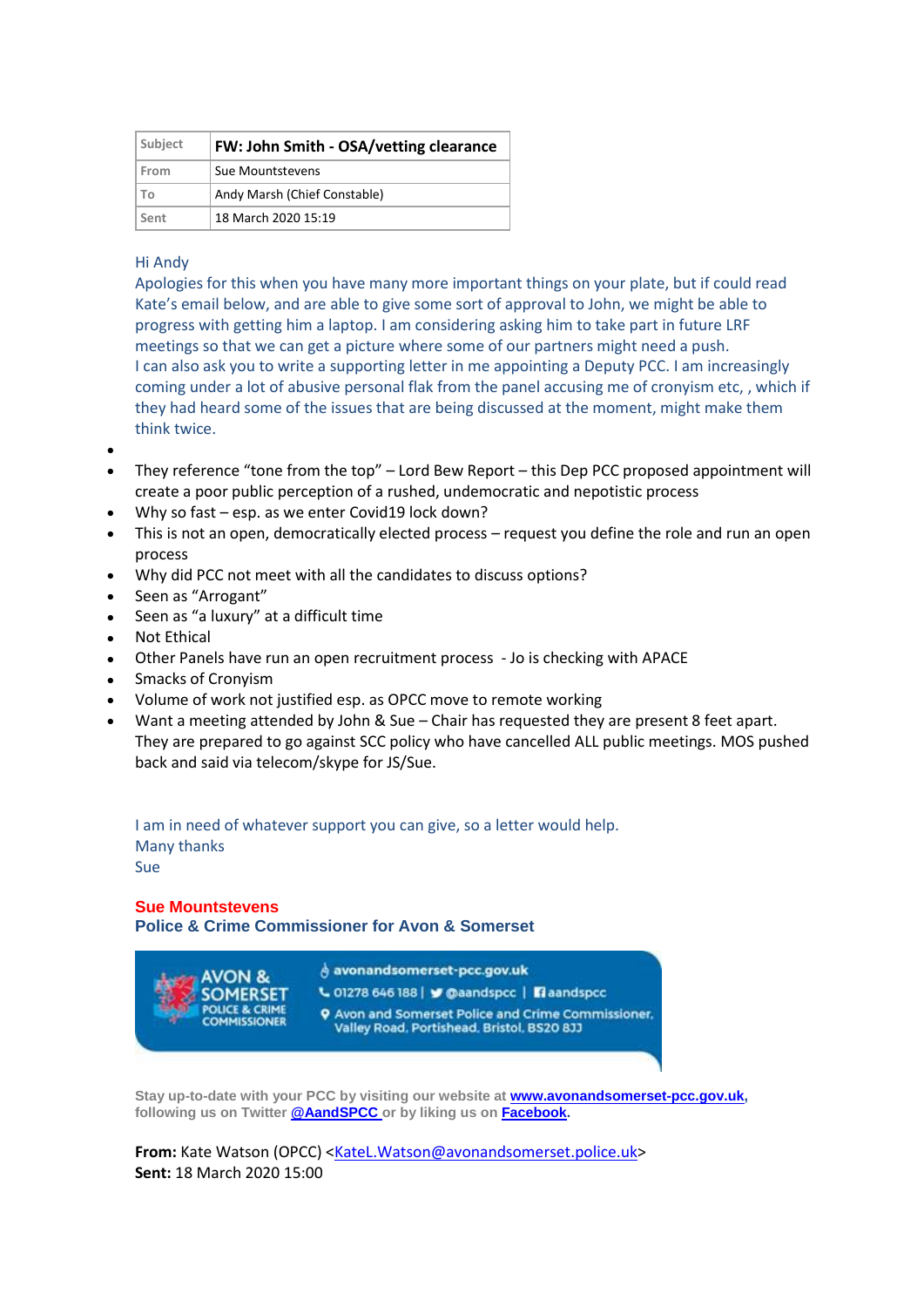**To:** Sue Mountstevens [<Sue.Mountstevens@avonandsomerset.police.uk>](mailto:Sue.Mountstevens@avonandsomerset.police.uk) **Subject:** John Smith - OSA/vetting clearance

Hi Sue

I am trying to get hold of the Home Office to get the Official Secrets Act documentation for John to sign but this is proving less than straight forward! I do not want to slow down the process of getting a collar number for John in order to be able to request a laptop and mobile device to allow him to be able to work ASAP.

Is Andy able to help by providing a risk based approval on vetting to allow me to go to the Establishment team to get a collar number?

Please let me know if you or Andy need any further information?

Many thanks

## **Kate Watson**

**Office and HR Manager Tel:** 01278 646558 **Ext:** 46558



| Subject     | FW: Letter CC Andrew Marsh to Sue Mountstevens re appointment of John<br>Smith.pdf                                               |
|-------------|----------------------------------------------------------------------------------------------------------------------------------|
| From        | Sue Mountstevens                                                                                                                 |
| To          | Mark Simmonds                                                                                                                    |
| Sent        | 19 March 2020 11:01                                                                                                              |
| Attachments | < <letter andrew="" appointment="" cc="" john<br="" marsh="" mountstevens="" of="" re="" sue="" to="">Smith.pdf&gt;&gt;</letter> |

Also spoke to ceo of APCC. No new legislation coming out. She agrees that a way forward with the panel is to agree that I appoint john as temporary, reviewed in 3 months time, reviewed monthly thereafter. After the crisis, start an open and transparent process and invite the chair on my panel. Lets discuss later and then with all the evidence of need submit to the panel and I will phone the Chair.

Speak later

**Sue Mountstevens Police & Crime Commissioner for Avon & Somerset**